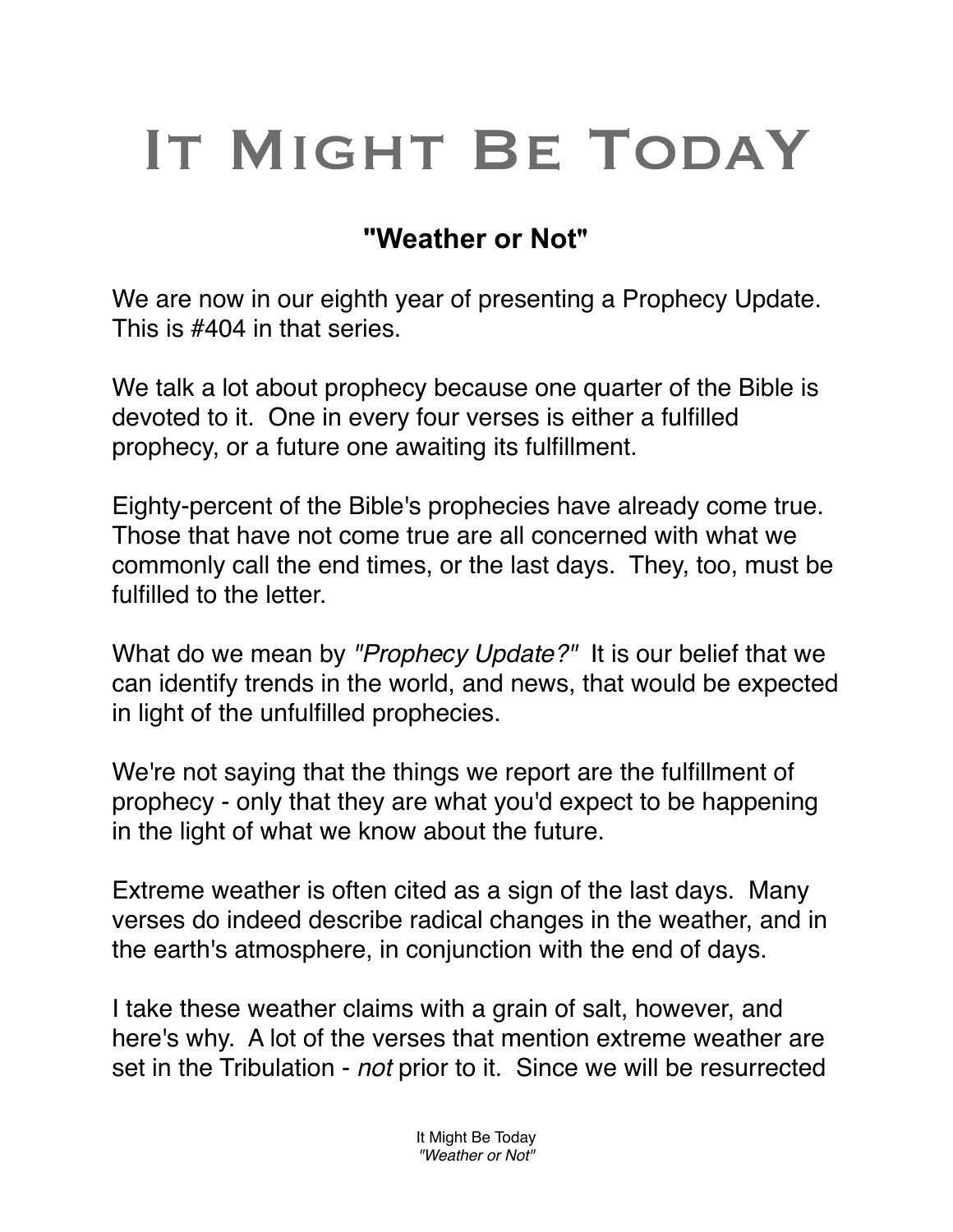or raptured prior to the Tribulation, extreme weather isn't telling us much about prophecy.

Nevertheless I couldn't help but be interested in a story that I came across on [breakingisraelnews.com](http://breakingisraelnews.com) titled, *Apocalyptic Weather Around World Sign of Fulfillment of Biblical Prophecy.*

## Excerpts:

Extreme weather is everywhere, but perhaps nowhere more dramatically than the scorching heat recently reported over Iran, where the heat index has been as high as 164°F. Similar temperatures are being recorded in Iraq.

Where do we find this extreme weather in Biblical prophecy? In the... Book of Malachi, we find a clear reference "to a day that will burn like a furnace." (Malachi 3:19)

In a recent blog post, Rabbi Lazer Brody, popular Israeli author and lecturer, reminded his readers of the prediction of Jewish sages that, as redemption gets closer, "God will remove the sun from its covering. The righteous shall heal in its heat but the wicked shall be doomed in it."

Iran and Iraq are far from alone in experiencing tumultuous weather events in recent months.

A recent *YouTube* video compiling news sources of the sudden extreme weather around the world only highlights further the international apocalyptic-type weather currently taking place.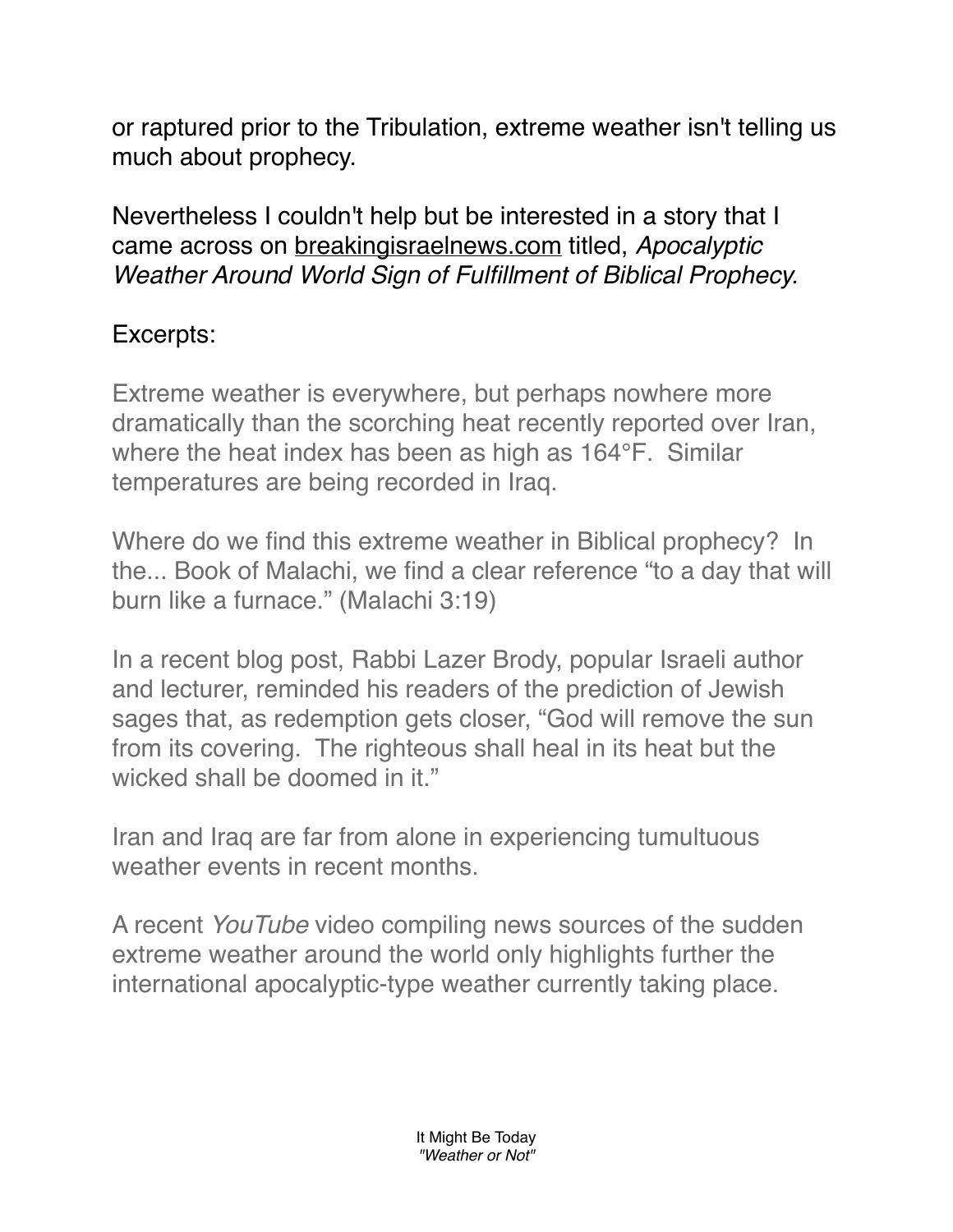News clips of deadly floods in the Midwestern US, wildfires in California and Saskatchewan, blazing temperatures in Tennessee and Indiana, clusters of earthquakes in Alaska, threatened eruptions of Mexico's Volcano of Fire and much more illustrate the unprecedented meteorological occurrences.

On July 15, 2015, Fox News' Shepard Smith reported on a new study that predicts that Oregon, Washington, and parts of Northern California are way overdue for an intense, margin rupture earthquake. The predicted 9.2 and subsequent tsunami could, according to the Federal government, cost as many as 13,000 lives in the Pacific Northwest.

http://www.breakingisraelnews.com/46395/apocalyptic-weather-around-world-sign-of-fulfillment-biblicalprophecy-jewish-world/#5KUXQAYzcSRcQ3kR.99

Weather or not these things are signs, people are sensitive to the fact that the Bible makes certain predictions regarding weather.

We would do well not to sensationalize, or make statements that we cannot defend.

If somebody mentions extreme weather as a sign of the end times, I'd try to turn their attention to other, unmistakeable, signs, e.g., the rebirth of Israel along with the hostility of the world against the Jews.

Or the exponential growth of technology - especially the tech that sounds eerily like it could turn into the mark of the beast.

We don't expect, or need, to see anything happen, or to be fulfilled, before Jesus can resurrect and rapture the church. It is presented in the Bible as imminent.